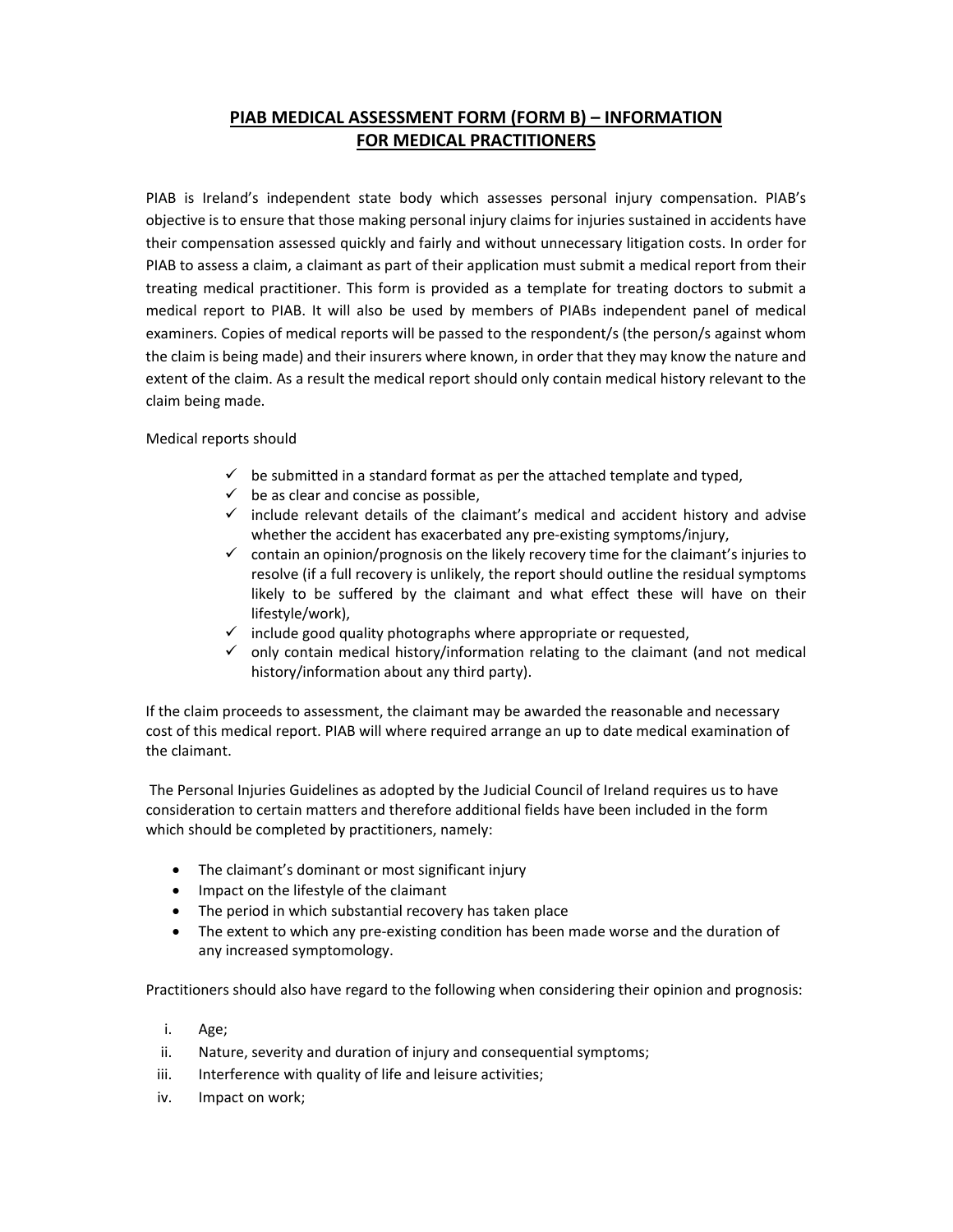- v. Impact on interpersonal relationships;
- vi. Whether medical assistance has been sought and the extent of required medical intervention and treatment;
- vii. Presence or risk of underlying vulnerability;
- viii. Success or likely success of treatment;
- ix. Prognosis.

The Personal Injury Guidelines are available at the following website:

https://judicialcouncil.ie/assets/uploads/documents/Personal%20Injuries%20Guidelines.pdf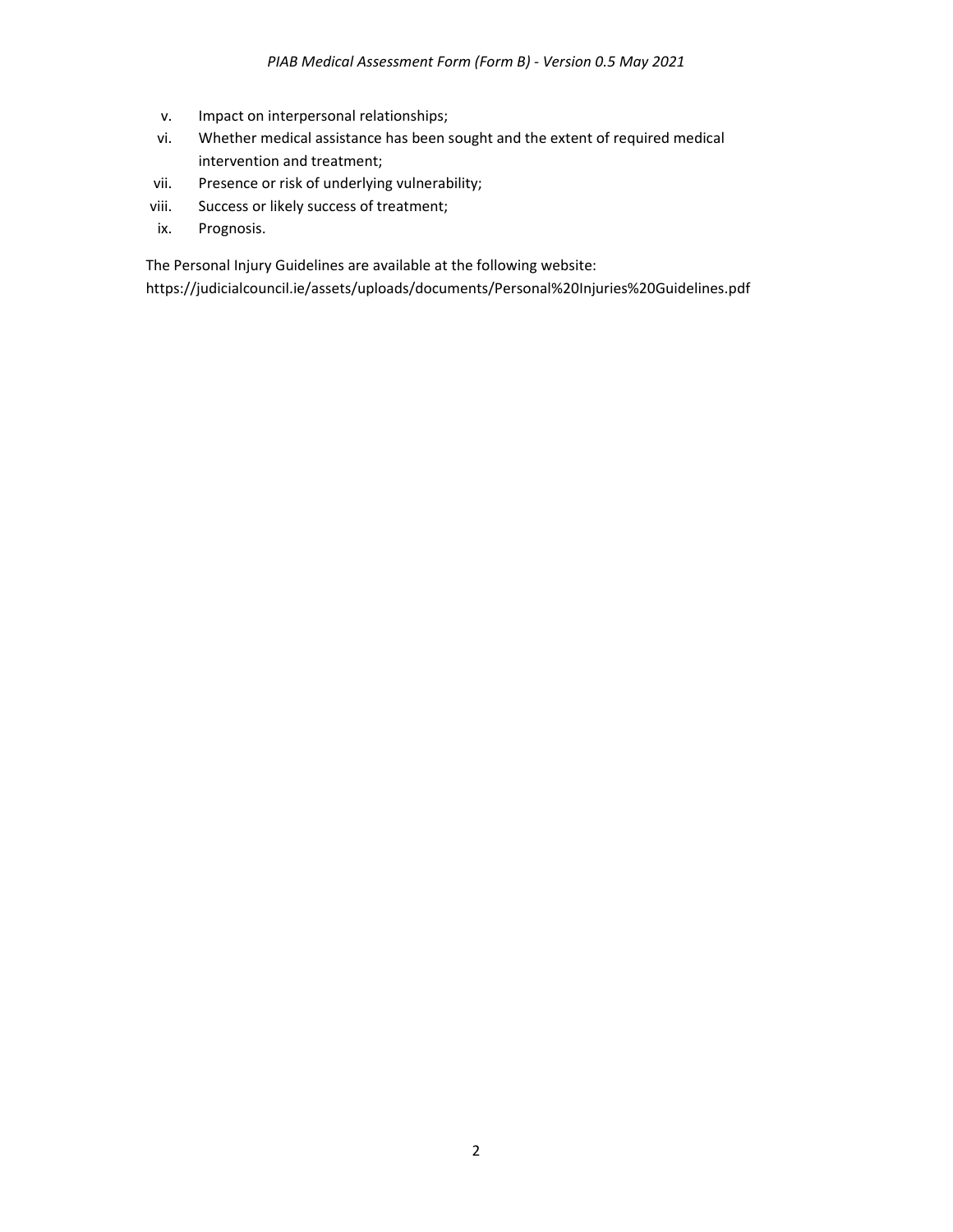# **PIAB Medical Assessment Form (Form B)**

| PIAB application Number       |                 |              |
|-------------------------------|-----------------|--------------|
| <b>Examining Doctors Name</b> |                 |              |
| Claimant name                 |                 |              |
| Address                       |                 |              |
| Gender                        |                 |              |
| Date of birth                 |                 |              |
| Occupation (including         |                 |              |
| details of any change         |                 |              |
| since the date of             |                 |              |
| accident)                     |                 |              |
| Currently at work?            | Yes $\square$   | No $\square$ |
| Right or left hand            | Right $\square$ | Left $\Box$  |
| dominant?                     |                 |              |
| Height                        |                 |              |
| Weight                        |                 |              |
| BMI (and details of any       |                 |              |
| change since accident         |                 |              |
| date)                         |                 |              |
| Date of accident              |                 |              |
| <b>Examination date</b>       |                 |              |
| Total time elapsed since      | Years           | Months       |
| date of accident (date of     |                 |              |
| accident to examination       |                 |              |
| date)                         |                 |              |

## **Brief Accident Details**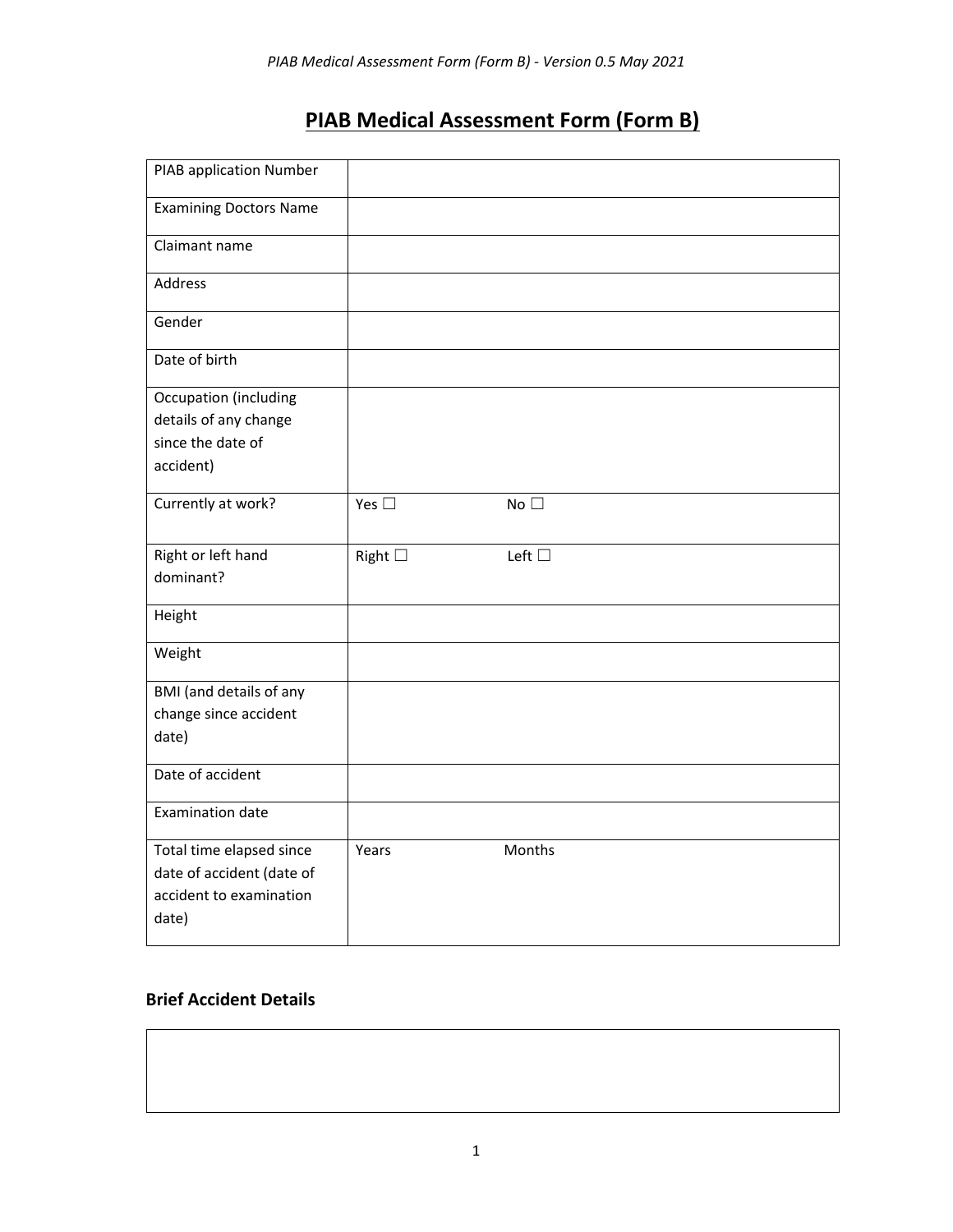**Details of dominant/most significant injury sustained (within your expertise)** 

*(Include history of condition immediately after accident and in subsequent few days)* 

### **Details of other injuries sustained**

| (Include history of condition immediately after accident and in subsequent few days) |               |                 |
|--------------------------------------------------------------------------------------|---------------|-----------------|
|                                                                                      |               |                 |
|                                                                                      |               |                 |
|                                                                                      |               |                 |
|                                                                                      |               |                 |
|                                                                                      |               |                 |
|                                                                                      |               |                 |
|                                                                                      |               |                 |
|                                                                                      |               |                 |
|                                                                                      |               |                 |
|                                                                                      |               |                 |
|                                                                                      |               |                 |
|                                                                                      |               |                 |
| Date first treatment sought                                                          |               |                 |
| From who was it received?                                                            |               |                 |
| Was claimant hospitalised?                                                           | Yes $\square$ | No <sub>1</sub> |
| If hospitalised where?                                                               |               |                 |
| Duration of inpatient stay?                                                          |               |                 |
| Total length of absence from                                                         | Years         | Months          |
| work                                                                                 | From          |                 |
|                                                                                      | To            |                 |
| If absence is ongoing is it                                                          |               |                 |
| due to the accident?                                                                 |               |                 |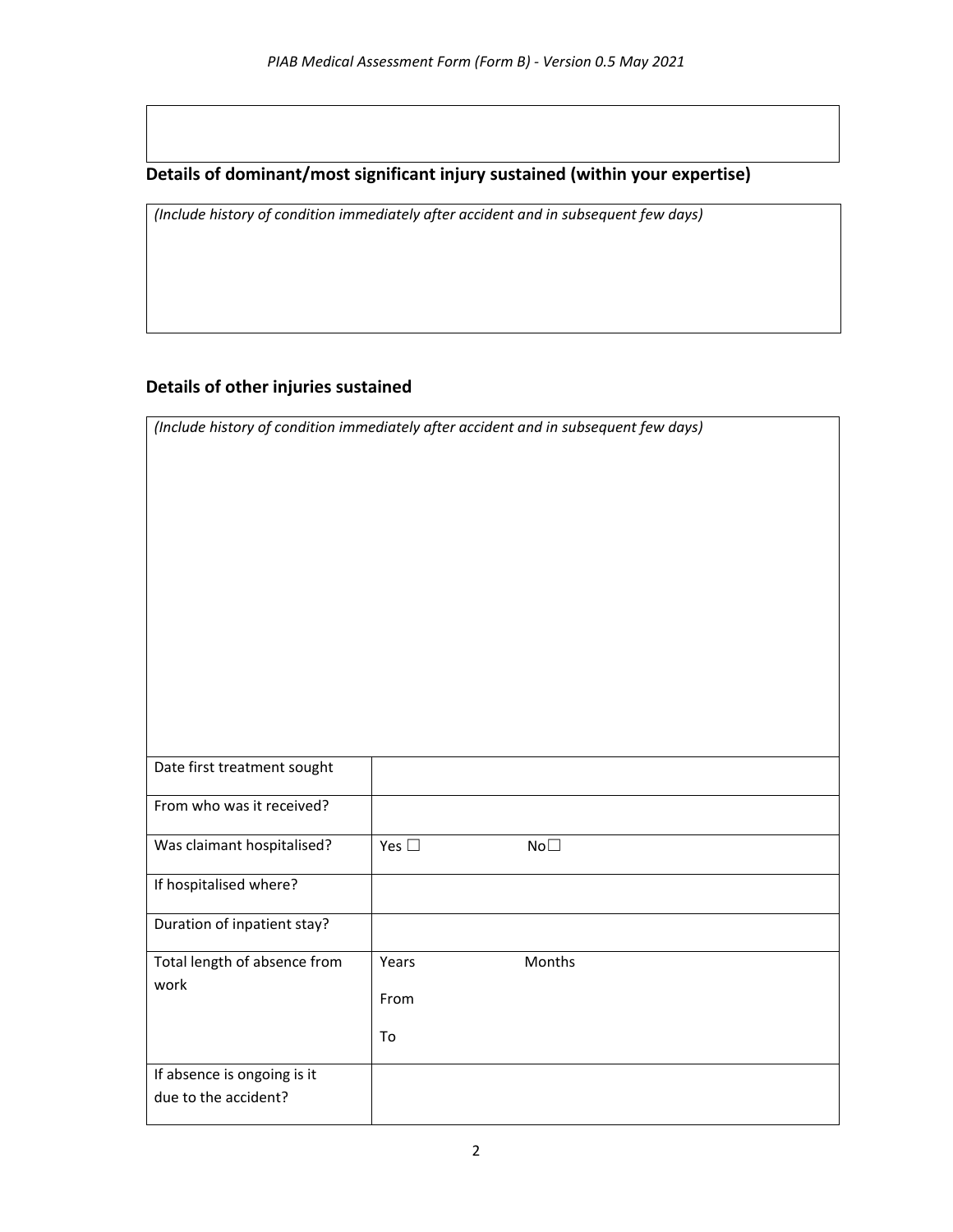| Was/is the claimant's      | Yes $\square$ | No $\square$ |
|----------------------------|---------------|--------------|
| absence period reasonable? |               |              |
|                            |               |              |
| Number of GP visits        |               |              |
|                            |               |              |
| Number of Specialist/      |               |              |
| Consultant visits          |               |              |
|                            |               |              |
| Identity of Specialist/    |               |              |
| Consultant(s), if known    |               |              |
|                            |               |              |

## **Treatment and Investigations to date**

|                         | (Type and name of investigations and results if available i.e. information regarding medications,              |
|-------------------------|----------------------------------------------------------------------------------------------------------------|
|                         | dosage and changes to same since accident or in e.g. the last six months)                                      |
|                         |                                                                                                                |
|                         |                                                                                                                |
|                         |                                                                                                                |
|                         |                                                                                                                |
|                         |                                                                                                                |
|                         |                                                                                                                |
|                         |                                                                                                                |
|                         |                                                                                                                |
| Number of physiotherapy |                                                                                                                |
| sessions, if any        |                                                                                                                |
|                         |                                                                                                                |
| X-Ray/MRI results       |                                                                                                                |
|                         |                                                                                                                |
|                         | (please comment on the results - specifically please indicate if the findings are age related, if it is likely |
|                         | the claimant would have experienced symptoms in any event and if symptoms were                                 |
|                         | activated/aggravated by the accident will they return to pre-accident state and if so when?)                   |
|                         |                                                                                                                |
|                         |                                                                                                                |
|                         |                                                                                                                |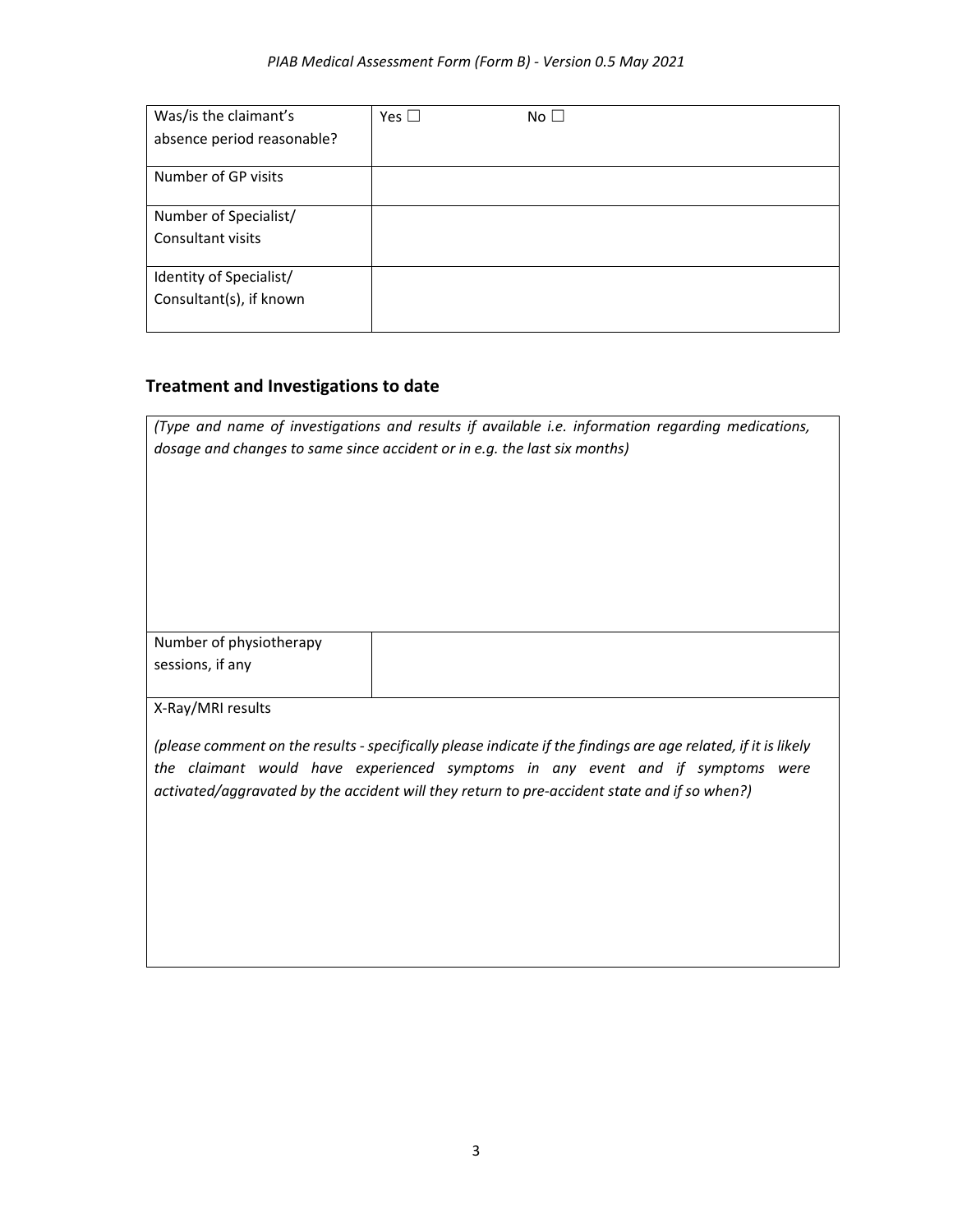## **World Health Organisation (WHO) International Classification of Diseases (ICD) (https://www.who.int/classifications/icd/en/)**

*(Dominant injury code or multiple codes if applicable should be input. All coding should be in the same format as per the following example; S 1 3 . 4 ‐ sprain and strain of cervical spine)* 



## **Relevant Medical History (including previous and subsequent accidents and clarification on any interaction of injuries)**

| Relevant history?                                                     | Yes $\square$ | No $\Box$   |
|-----------------------------------------------------------------------|---------------|-------------|
| Aggravation of pre-existing condition?                                | Yes $\Box$    | $No$ $\Box$ |
| If yes please give nature of pre-existing condition                   |               |             |
| Give details of previous (or subsequent) accident history, if<br>any  |               |             |
| Was pre-existing condition active/symptomatic before the<br>accident? |               |             |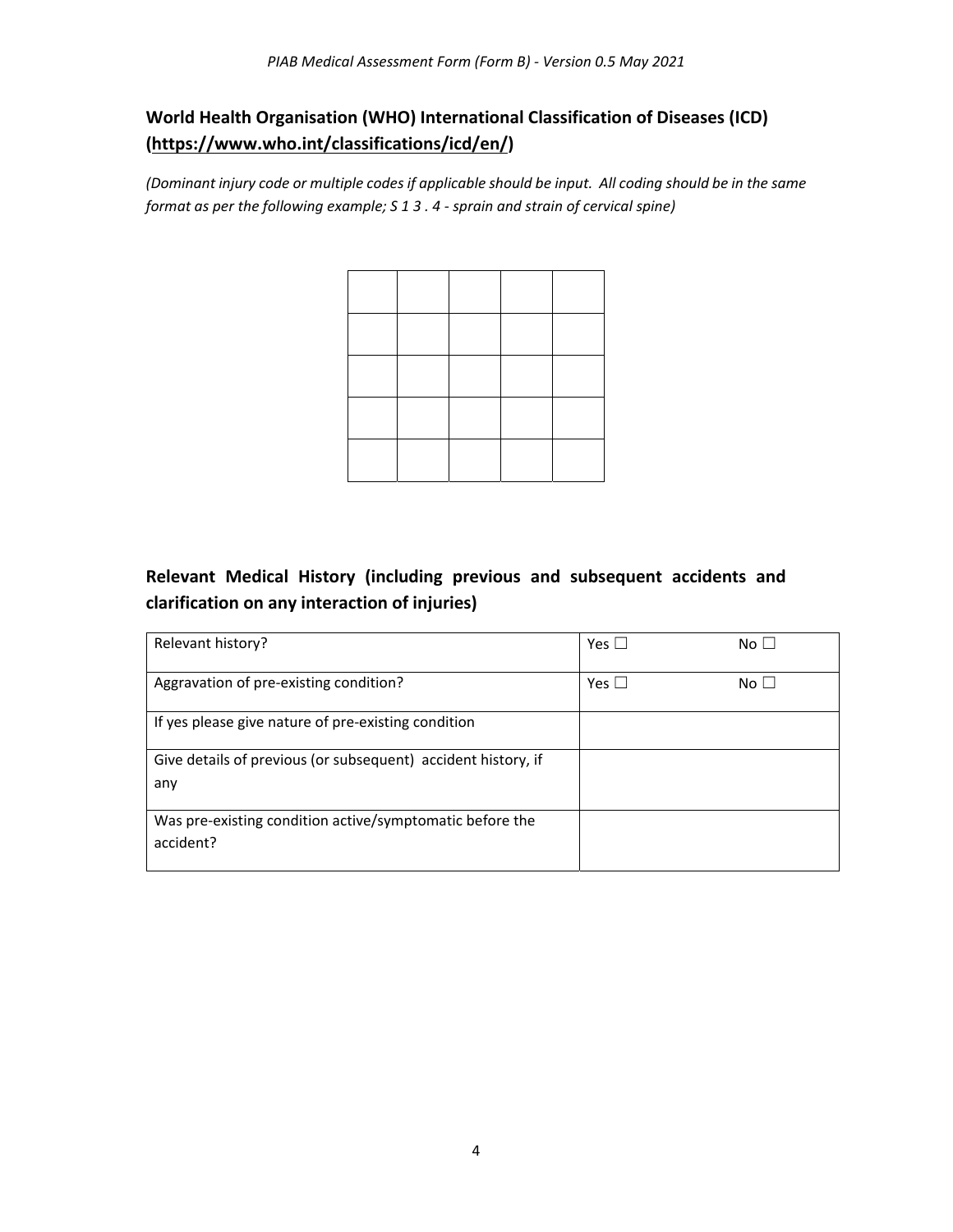**Present Complaints to include effects on lifestyle/recreational and domestic personal activities:** 

| Impact on employment                |  |
|-------------------------------------|--|
|                                     |  |
|                                     |  |
| Interference with quality of        |  |
| life and leisure activities         |  |
|                                     |  |
| Impact on personal<br>relationships |  |
|                                     |  |
| Visual Analogue Scale               |  |
| (VAS) for pain score                |  |
|                                     |  |

### **Clinical Findings on Examination**

| (PLEASE INCLUDE PHOTOGRAPHS OF ACCIDENT RELATED SCARRING WHERE APPROPRIATE) |
|-----------------------------------------------------------------------------|
|-----------------------------------------------------------------------------|

*(Range of movement(s)*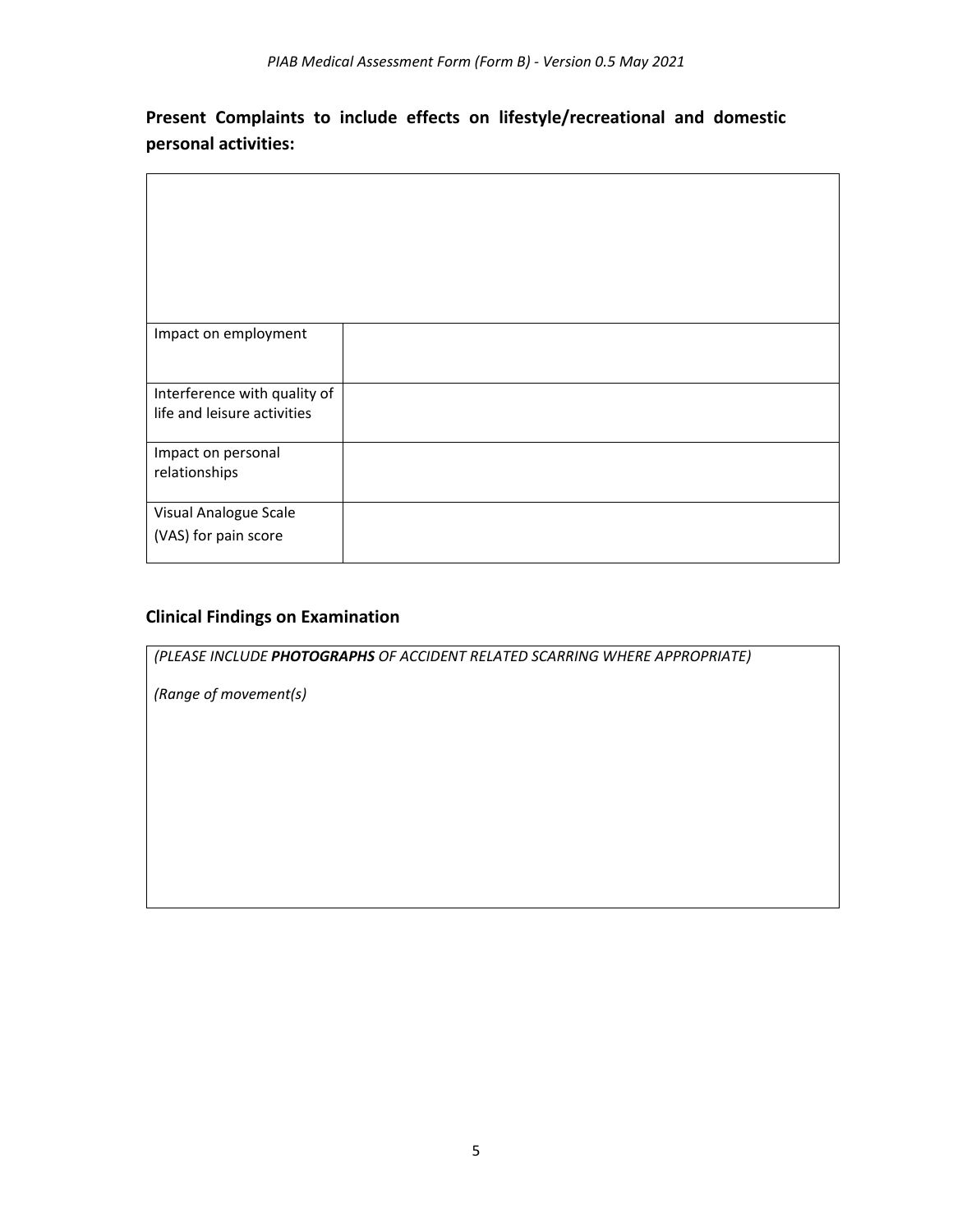## **Clinical Description of effects of Claimant's Illness/Accident/Disablement – practitioners should indicate the degree, if any, to which the claimant's condition is currently affecting his/her ability in the following;**

|                         | Normal | Minor      | Moderate | Serious  | Severe |
|-------------------------|--------|------------|----------|----------|--------|
| <b>Mental Health</b>    | $\Box$ | $\Box$     | П        | $\Box$   | П      |
| Learning/Intelligence   | $\Box$ | П          | П        | $\Box$   | П      |
| Consciousness/Seizure   | $\Box$ | $\Box$     | П        | $\Box$   | П      |
| Balance/Co-ordination   | $\Box$ | П          |          |          | П      |
| Vision                  | $\Box$ | $\Box$     | $\Box$   | $\Box$   | $\Box$ |
| Hearing                 | $\Box$ | $\Box$     | П        | $\Box$   | $\Box$ |
| Speech                  | п      |            |          | П        |        |
| Continence              | $\Box$ | П          |          | <b>I</b> |        |
| Reaching                | $\Box$ | $\Box$     | П        | $\Box$   | П      |
| <b>Manual Dexterity</b> | $\Box$ | $\Box$     | $\Box$   | $\Box$   | $\Box$ |
| Carrying/Lifting        | $\Box$ | $\Box$     | П        | $\Box$   | $\Box$ |
| Bending/Stooping        | П      | П          |          | П        |        |
| Sitting                 | $\sim$ | H          |          | П        |        |
| Standing                | П      | $\Box$     | ٦        | П        | П      |
| <b>Climbing Stairs</b>  | $\Box$ | $\Box$     | $\Box$   | $\Box$   | $\Box$ |
| Walking                 | $\Box$ | <b>COL</b> | П        | П        | П      |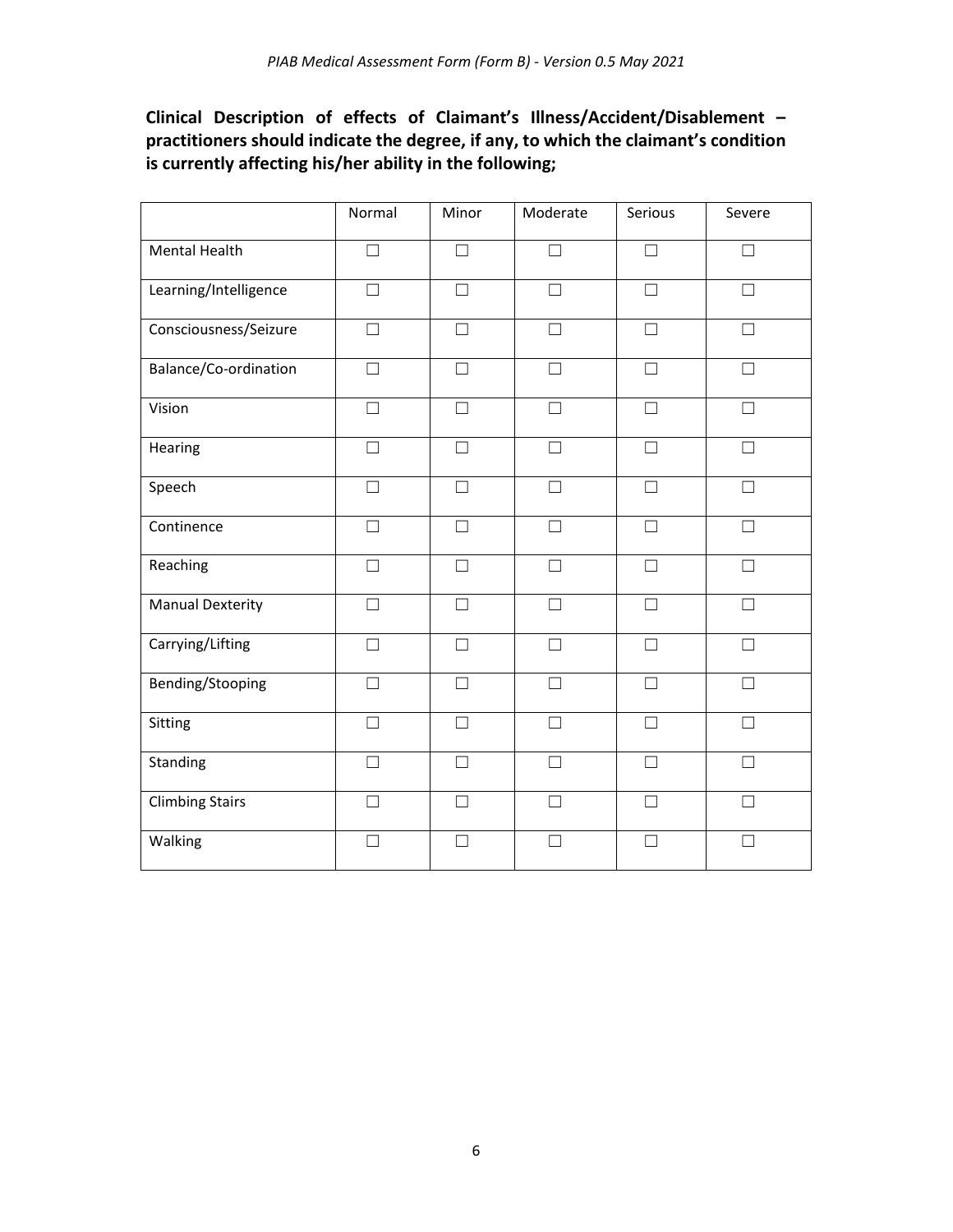## **Opinion/General Comments and Latest Prognosis**

| Indicate the degree to which you feel all of the claimant's symptoms/disability have been caused by<br>the accident/event which is the subject of this claim; based on assessment of the injury as described<br>by the claimant the accident/events accounts for (tick one box) |               |                 |
|---------------------------------------------------------------------------------------------------------------------------------------------------------------------------------------------------------------------------------------------------------------------------------|---------------|-----------------|
| None of the symptoms/disability<br>1.                                                                                                                                                                                                                                           |               |                 |
| A small proportion ( $\leq$ 25%) of the symptoms/disability<br>2.                                                                                                                                                                                                               |               |                 |
| A moderate proportion (50%) of the symptoms/disability<br>3.                                                                                                                                                                                                                    |               |                 |
| Most ( $\geq$ 75%) of the symptoms/disability<br>4.                                                                                                                                                                                                                             |               |                 |
| All of the symptoms/disability<br>5.                                                                                                                                                                                                                                            |               |                 |
| Please comment further -                                                                                                                                                                                                                                                        |               |                 |
|                                                                                                                                                                                                                                                                                 |               |                 |
| Are further investigations required in respect of any of the injuries                                                                                                                                                                                                           | Yes $\square$ | No <sub>1</sub> |
| sustained in the accident                                                                                                                                                                                                                                                       |               |                 |
| Details of further investigations required?                                                                                                                                                                                                                                     |               |                 |
|                                                                                                                                                                                                                                                                                 |               |                 |
| Is the medical intervention and treatment received consistent with the<br>injuries suffered?                                                                                                                                                                                    | Yes $\square$ | No $\square$    |
| If the medical intervention and treatment received is not consistent with the injuries suffered, please                                                                                                                                                                         |               |                 |
| comment further.                                                                                                                                                                                                                                                                |               |                 |
|                                                                                                                                                                                                                                                                                 |               |                 |
| If a claimant has a pre-existing condition that is aggravated by an injury, please detail the extent to<br>which the pre-existing injury has been made worse and the duration of any increased symptomology.                                                                    |               |                 |
|                                                                                                                                                                                                                                                                                 |               |                 |
| Estimated total time period from the date of accident in which a<br>substantial recovery took place                                                                                                                                                                             | Years         | Months          |
| If a substantial recovery has not already taken place, please provide the<br>estimated total time period from the date of accident to substantial<br>recovery                                                                                                                   | Years         | Months          |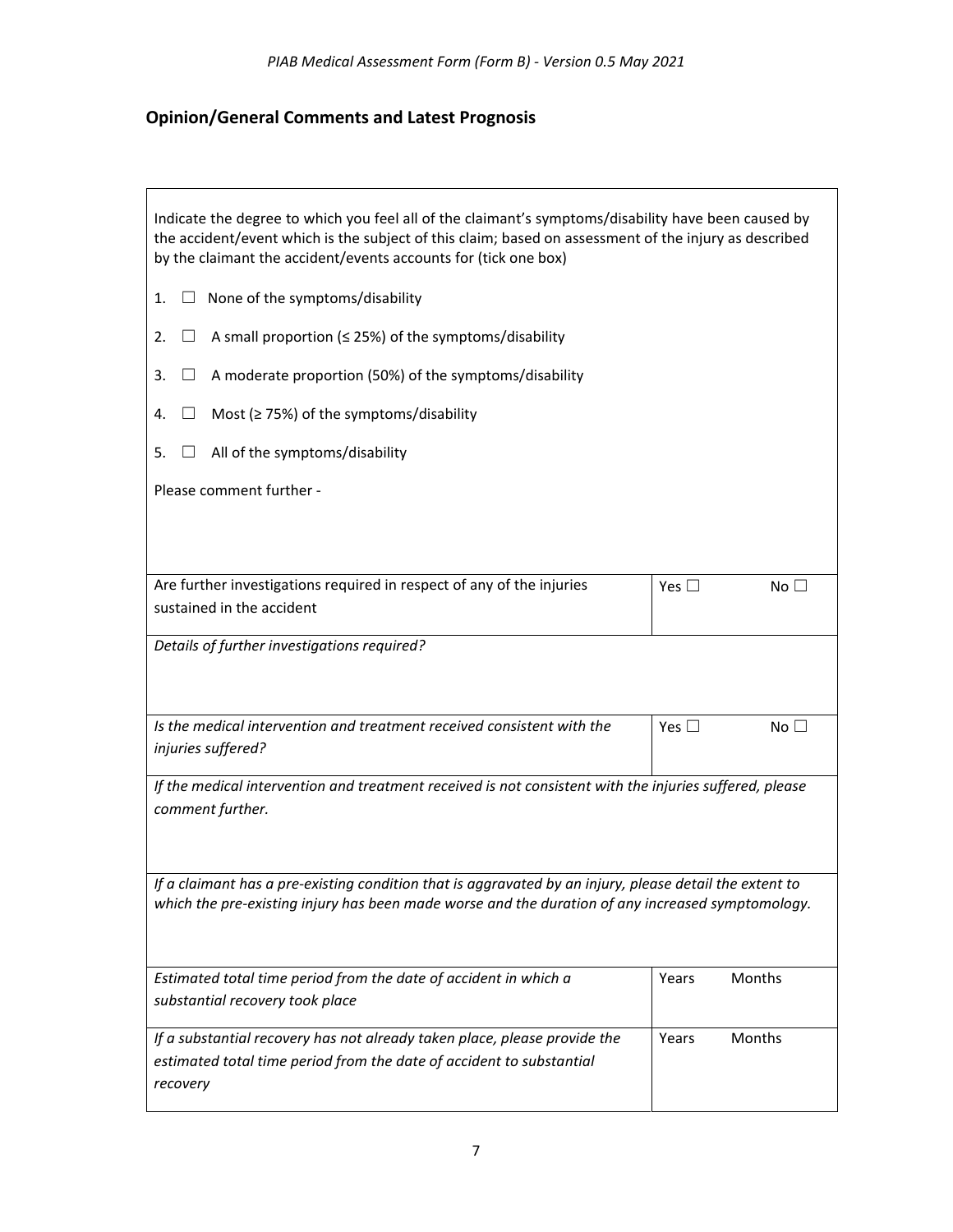| Are late complications expected?                                                                                                 | Yes $\square$ | No L |
|----------------------------------------------------------------------------------------------------------------------------------|---------------|------|
| If a substantial recovery is not expected please detail the expected prognosis including the likely<br>effects on lifestyle/work |               |      |
| Are further Specialist reports recommended?                                                                                      | Yes $\Box$    | No L |
| If further Specialist reports are recommended? Please specify the speciality required.                                           |               |      |

### **Anticipated Future Treatment Required**

*(Include approximate future treatment costs if applicable)* 

### **Summary/Additional Information**

### **Completed By**

*(It is the duty of the completing expert to assist as to matters within his or her field of expertise. This duty overrides any obligation to any party paying the fee of the expert).* 

| Name                   |  |
|------------------------|--|
| Signature              |  |
| Address:               |  |
| Qualifications:        |  |
| <b>Medical Council</b> |  |
| Registration number    |  |
| Completion Date:       |  |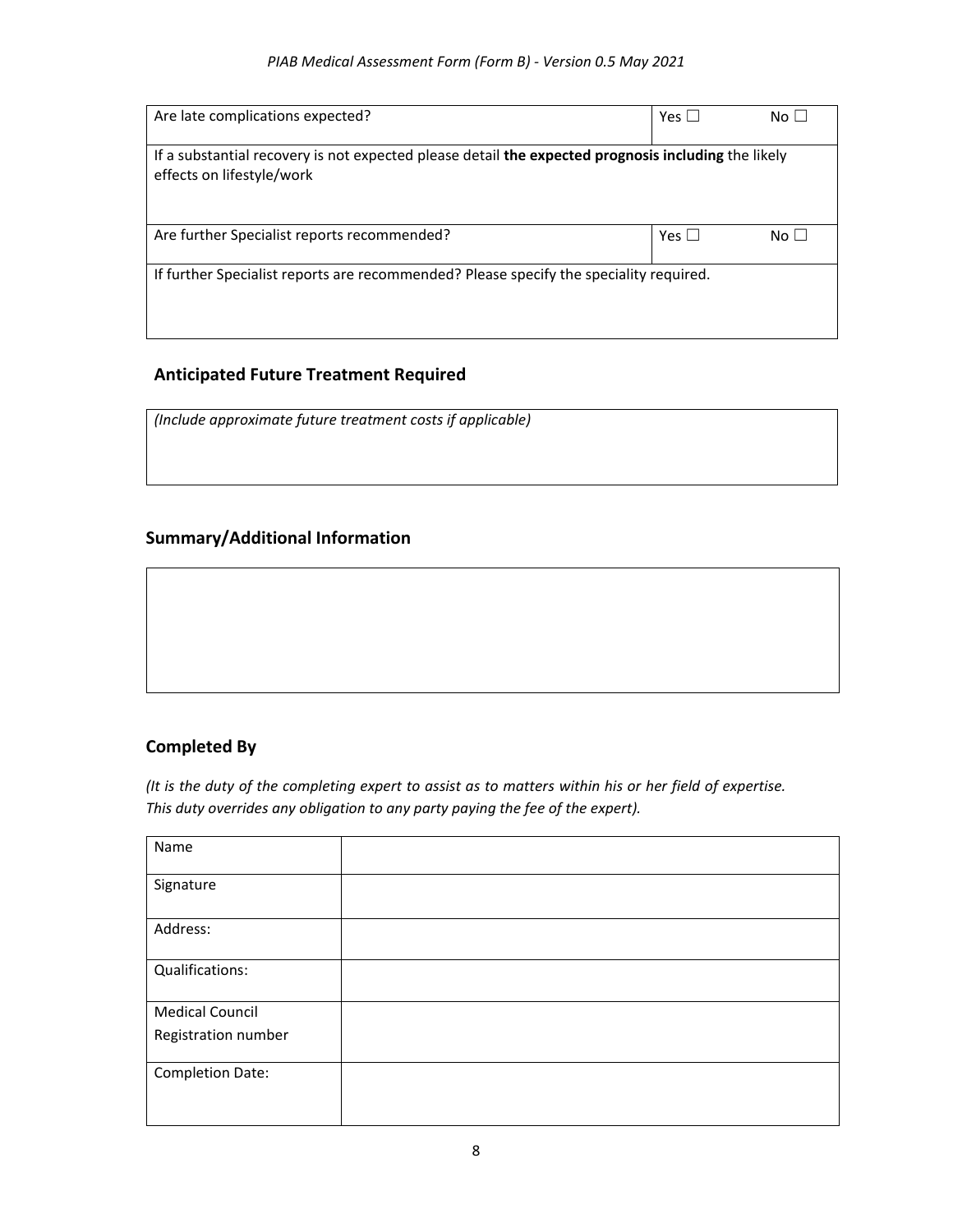## **Please Complete This Section Only if a Claimant has suffered Neck Pain or Whiplash Associated Disorder (WAD)**

|                           | (Findings as at time of examination)                                                                                     |
|---------------------------|--------------------------------------------------------------------------------------------------------------------------|
|                           | Abnormal $\square$<br>Assessment of cervical range of motion - Normal $\Box$                                             |
|                           | Absent □<br>Palpation for consistent tenderness - Present $\Box$                                                         |
|                           | Absent □<br>Neurological signs - Present $\Box$                                                                          |
|                           | Following Assessment claimants should be classified according to the Quebec Task Force<br>(QTF) Classification of Grades |
|                           | Indicate the Whiplash Associated Disorder (WAD) Grade                                                                    |
| WAD <sub>0</sub>          | (No neck pain, stiffness or any physical signs are noticed)                                                              |
| WAD I                     | $\Box$ (Complaints of neck pain, stiffness/but no physical signs)                                                        |
| WAD II<br>neck)           | $\Box$ (Neck complaints & decreased range of motion & local tenderness in the                                            |
| WAD III                   | $\Box$ (Neck complaints & neurological signs)                                                                            |
| WAD IV                    | $\Box$ (Neck complaints & fracture, dislocation or injury to the spinal cord)                                            |
| comment on these changes: | If the claimant's WAD Grade has changed during the course of their recovery, please                                      |
|                           | Neck Disability Index (NDI) score = ___%                                                                                 |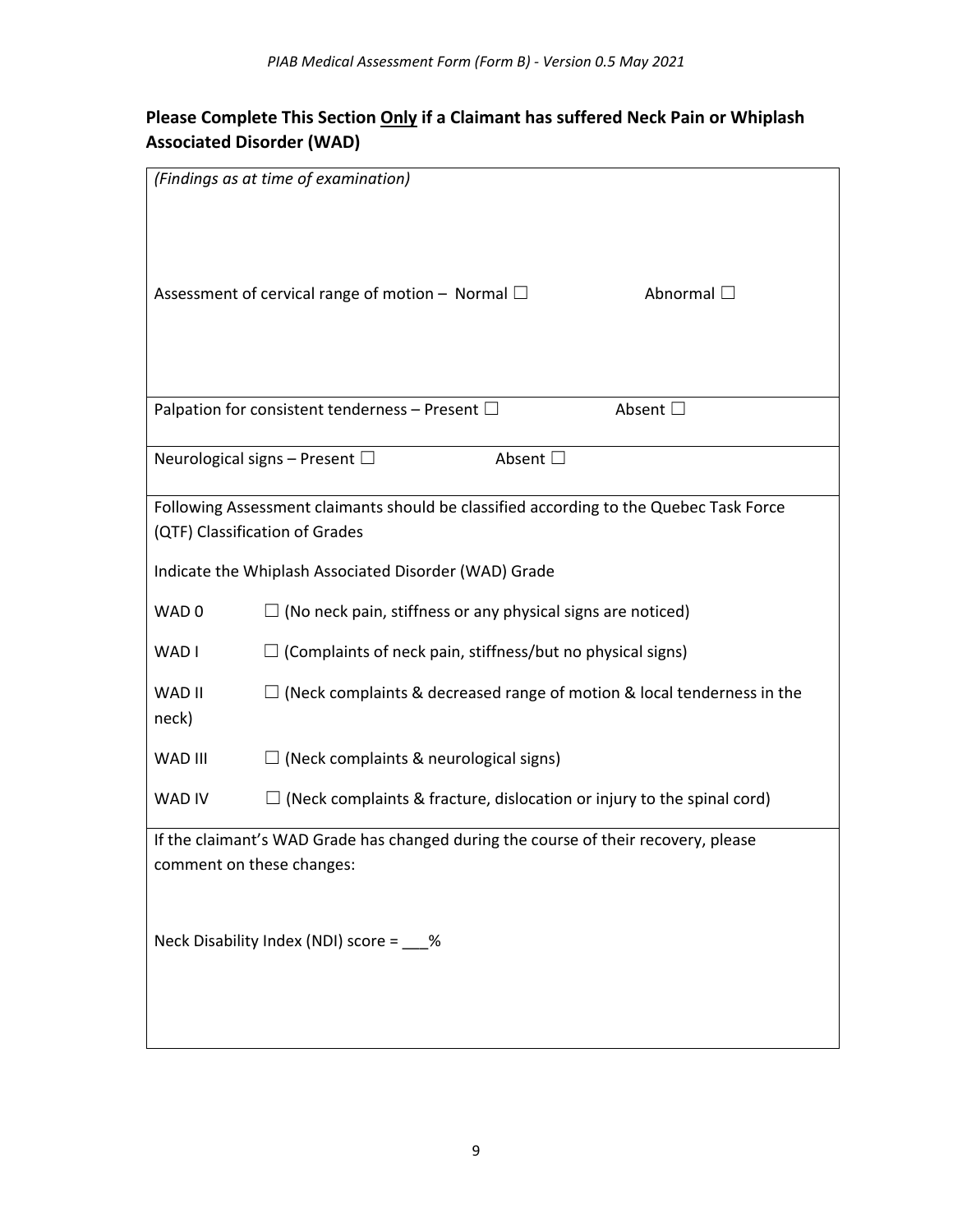Neck Disability Index (NDI) and Visual Analogue Scale (VAS) questionnaires (included at the end of the template attached) are to be completed by claimants.

Calculation of NDI scoring is completed by medical practitioners ‐ there are 10 individual sections each with a maximum score of 5. Each section has 6 statements. A single most appropriate statement of the 6 options is chosen for each section. The options are scored in ascending order from  $0 - 5$  i.e. if the first statement in a section is marked the score for that section = 0, if the last statement is marked the score for that section = 5. Example: 16 = total scored for all sections (of a possible 50 total score for the ten sections) –  $16/50 \times 100 = (NDI)$ 32%. If a statement for one or more section is missed or not applicable the score is calculated on the basis of the sections that have been answered e.g.  $16 =$  total scored (of a possible 45 total score for the ten sections when only nine sections have been answered) ‐ 16/45 X 100 = (NDI) 35.5%.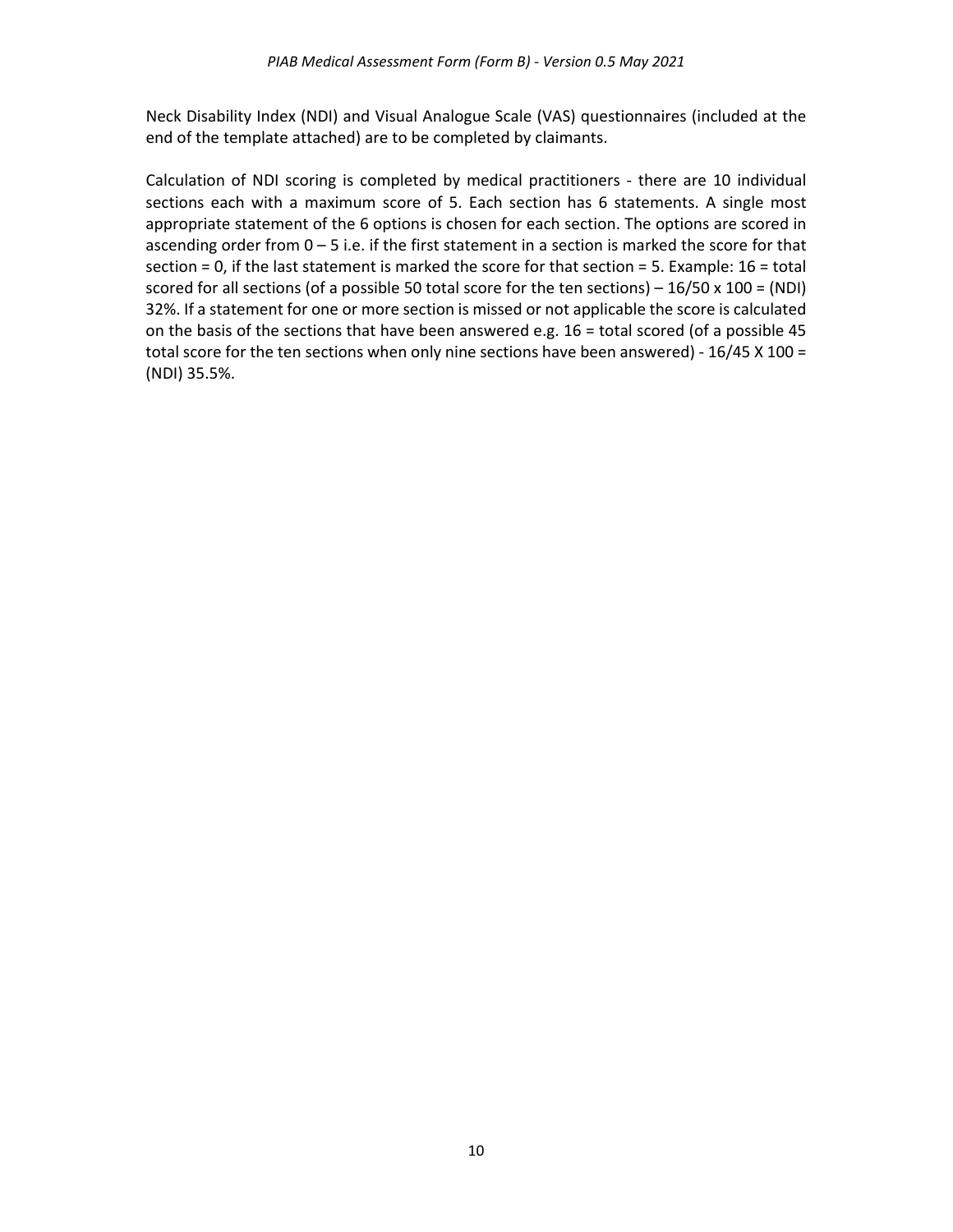### **Neck Disability Index (NDI)** *(to be completed by claimant where there is a neck injury or pain)*

| Claimant name  |  |
|----------------|--|
| PIAB reference |  |
| Date completed |  |

This questionnaire has been designed to provide information as to how your neck pain has affected your ability to manage in everyday life. Please **mark in each and every section (1‐10) only one box that applies to you**. We realise you may consider that two or more statements in any one section relate to you, but please mark just the box in each section that most closely describes your problem.

### **Section 1: Pain Intensity**

- $\Box$  I have no pain at the moment
- $\Box$  The pain is very mild at the moment
- $\Box$  The pain is moderate at the moment
- $\Box$  The pain is fairly severe at the moment
- $\Box$  The pain is very severe at the moment
- $\Box$  The pain is the worst imaginable at the moment

### **Section 2: Personal Care (washing, dressing, etc.)**

- $\Box$  I can look after myself normally without causing extra pain
- $\Box$  I can look after myself normally but it causes extra pain
- $\Box$  It is painful to look after myself and I am slow and careful
- $\Box$  I need some help but can manage most of my personal care
- $\Box$  I need help every day in most aspects of self-care
- $\Box$  I do not get dressed, I wash with difficulty and stay in bed

### **Section 3: Lifting**

- $\Box$  I can lift heavy weights without extra pain
- $\Box$  I can lift heavy weights but it gives extra pain

 $\Box$  Pain prevents me lifting heavy weights off the floor, but I can manage if they are conveniently placed, for example on a table

 $\Box$  Pain prevents me from lifting heavy weights but I can manage light to medium weights if they are conveniently positioned

- $\Box$  I can only lift very light weights
- $\Box$  I cannot lift or carry anything

### **Section 4: Reading**

- $\Box$  I can read as much as I want to with no pain in my neck
- $\Box$  I can read as much as I want to with slight pain in my neck
- $\Box$  I can read as much as I want to with moderate pain in my neck
- $\Box$  I cannot read as much as I want to because of moderate pain in my neck
- $\Box$  I can hardly read at all because of severe pain in my neck
- $\Box$  I cannot read at all

### **Section 5: Headaches**

- $\Box$  I have no headaches at all
- $\Box$  I have slight headaches, which occur infrequently
- $\Box$  I have moderate headaches, which come infrequently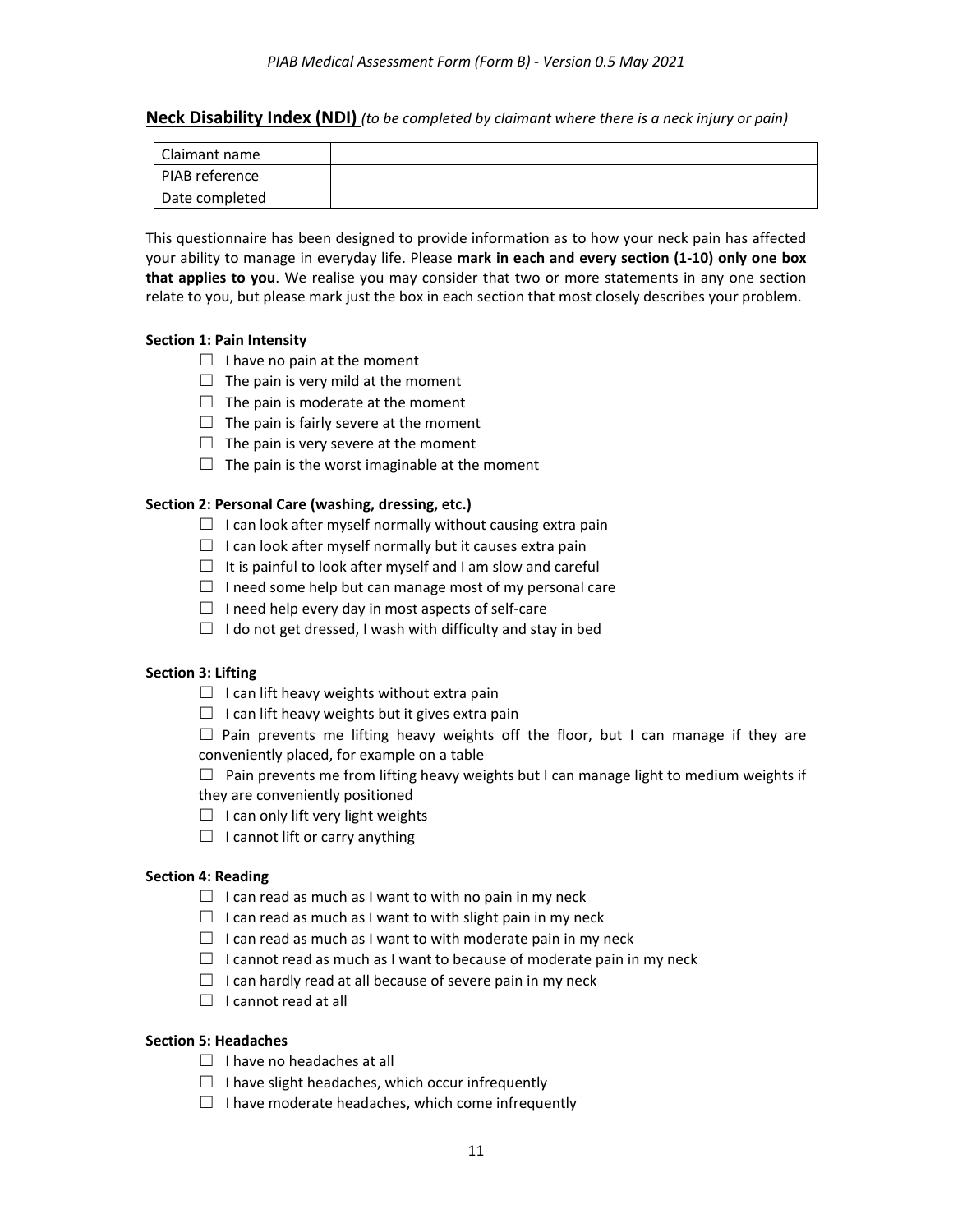- $\Box$  I have moderate headaches, which come frequently
- $\Box$  I have severe headaches, which come frequently
- $\Box$  I have headaches almost all the time

### **Section 6: Concentration**

- $\Box$  I can concentrate fully when I want to with no difficulty
- $\Box$  I can concentrate fully when I want to with slight difficulty
- $\Box$  I have a fair degree of difficulty in concentrating when I want to
- $\Box$  I have a lot of difficulty in concentrating when I want to
- $\Box$  I have a great deal of difficulty in concentrating when I want to
- $\Box$  I cannot concentrate at all

### **Section 7: Work**

- $\Box$  I can do as much work as I want to
- $\Box$  I can only do my usual work, but no more
- $\Box$  I can do most of my usual work, but no more
- $\Box$  I cannot do my usual work
- $\Box$  I can hardly do any work at all
- $\Box$  I cannot do any work at all

### **Section 8: Driving**

- $\Box$  I can drive my car without any neck pain
- $\Box$  I can drive my car as long as I want with slight pain in my neck
- $\Box$  I can drive my car as long as I want with moderate pain in my neck
- $\Box$  I can't drive my car as long as I want because of moderate pain in my neck
- $\Box$  I can hardly drive at all because of severe pain in my neck
- $\Box$  I can't drive my car at all

### **Section 9: Sleeping**

- $\Box$  I have no trouble sleeping
- $\Box$  My sleep is slightly disturbed (less than 1 hr sleepless)
- $\Box$  My sleep is mildly disturbed (1-2 hrs sleepless)
- $\Box$  My sleep is moderately disturbed (2-3 hrs sleepless)
- $\Box$  My sleep is greatly disturbed (3-5 hrs sleepless)
- $\Box$  My sleep is completely disturbed (5-7 hrs sleepless)

### **Section 10: Recreation**

- $\Box$  I am able to engage in all my recreation activities with no neck pain at all
- $\Box$  I am able to engage in all my recreation activities, with some pain in my neck
- $\Box$  I am able to engage in most, but not all, of my usual recreation activities because of pain in my neck
- $\Box$  I am able to engage in a few of my usual recreation activities because of pain in my neck
- $\Box$  I can hardly do any recreation activities because of pain in my neck
- $\Box$  I cannot do any recreation activities at all

Claimant signature: \_\_\_\_\_\_\_\_\_\_\_\_\_\_\_\_\_\_\_\_\_\_\_\_\_\_\_\_\_\_\_\_\_ Date: